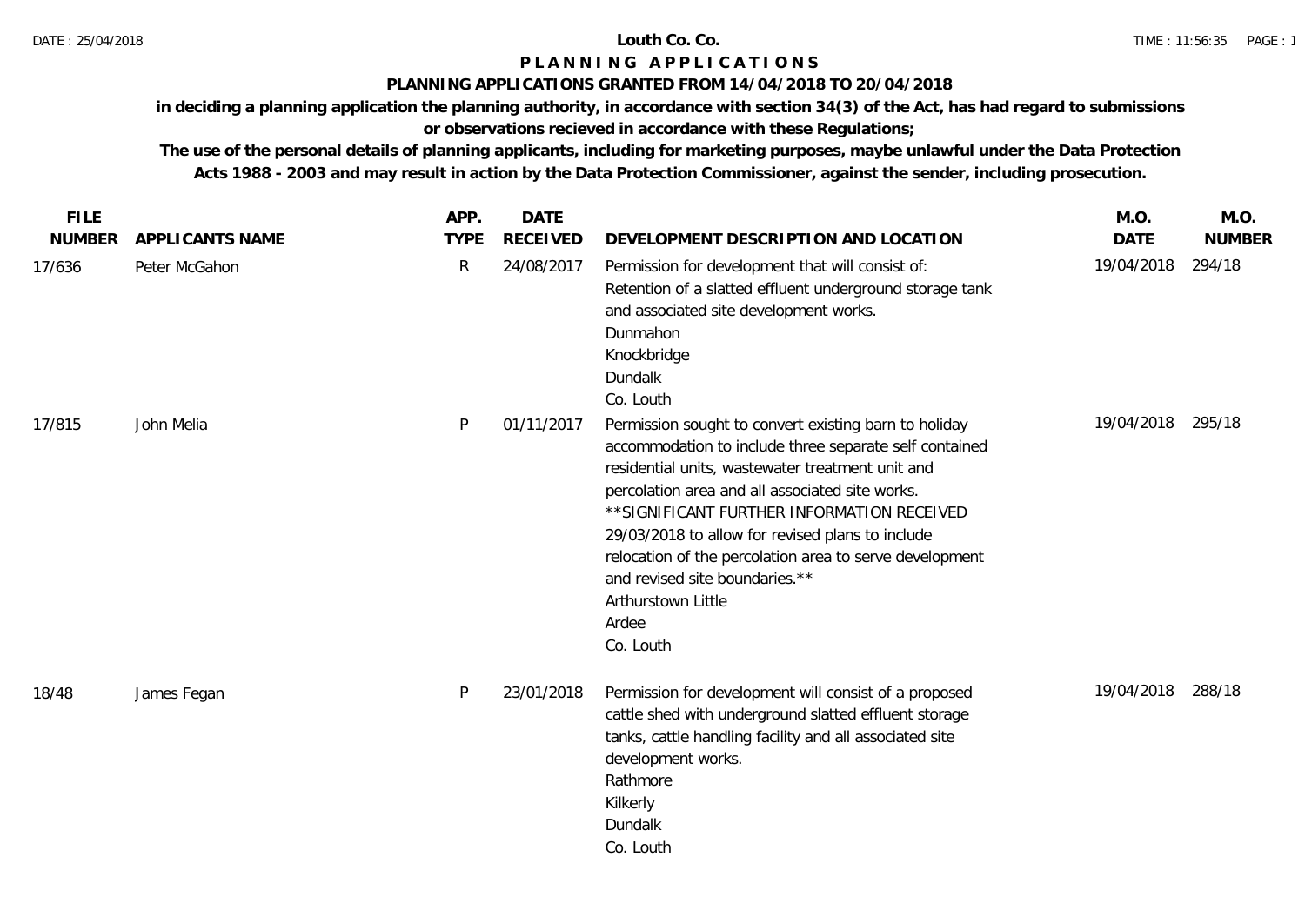### **PLANNING APPLICATIONS GRANTED FROM 14/04/2018 TO 20/04/2018**

**in deciding a planning application the planning authority, in accordance with section 34(3) of the Act, has had regard to submissions** 

# **or observations recieved in accordance with these Regulations;**

**The use of the personal details of planning applicants, including for marketing purposes, maybe unlawful under the Data Protection Acts 1988 - 2003 and may result in action by the Data Protection Commissioner, against the sender, including prosecution.**

| <b>FILE</b>   |                              | APP.         | <b>DATE</b>     |                                                                                                                                                                                                                                                                                                                                                                                 | M.O.        | M.O.          |
|---------------|------------------------------|--------------|-----------------|---------------------------------------------------------------------------------------------------------------------------------------------------------------------------------------------------------------------------------------------------------------------------------------------------------------------------------------------------------------------------------|-------------|---------------|
| <b>NUMBER</b> | APPLICANTS NAME              | <b>TYPE</b>  | <b>RECEIVED</b> | DEVELOPMENT DESCRIPTION AND LOCATION                                                                                                                                                                                                                                                                                                                                            | <b>DATE</b> | <b>NUMBER</b> |
| 18/132        | Martin & Patrick Hickey      | P            | 23/02/2018      | PERMISSION for development will consist of the<br>construction of a transformer room, a substation and an<br>inverter plant room, the erection of 769 photovoltaic<br>solar panels on roofs of existing agricultural buildings<br>and for associated siteworks.<br>Boharnamoe<br>Ardee<br>Co. Louth                                                                             | 18/04/2018  | 280a/18       |
| 18/150        | John & Joanne McCabe-Simpson | P            | 27/02/2018      | PERMISSION for development consists of a proposed<br>34m2 first floor extension over the rear<br>kitchen/living/dining room and a conversion of the<br>existing roof-space to a bedroom and bathroom.<br>3 The Cottages<br>Baltray<br>Co. Louth<br>A92 N8CO                                                                                                                     | 19/04/2018  | 296/18        |
| 18/162        | Sean O'Hagan                 | $\mathsf{R}$ | 06/03/2018      | Permission for RETENTION will consist of the retention<br>of amendments to dwelling which include 1. Reduced<br>single storey extension to rear 2. Removal of front porch<br>3. New chimney, revised window layout, minor internal<br>alterations and all ancillary site works from that<br>previously granted permission under reg. ref. 071906<br>Glack<br>Ardee<br>Co. Louth | 19/04/2018  | 287/18        |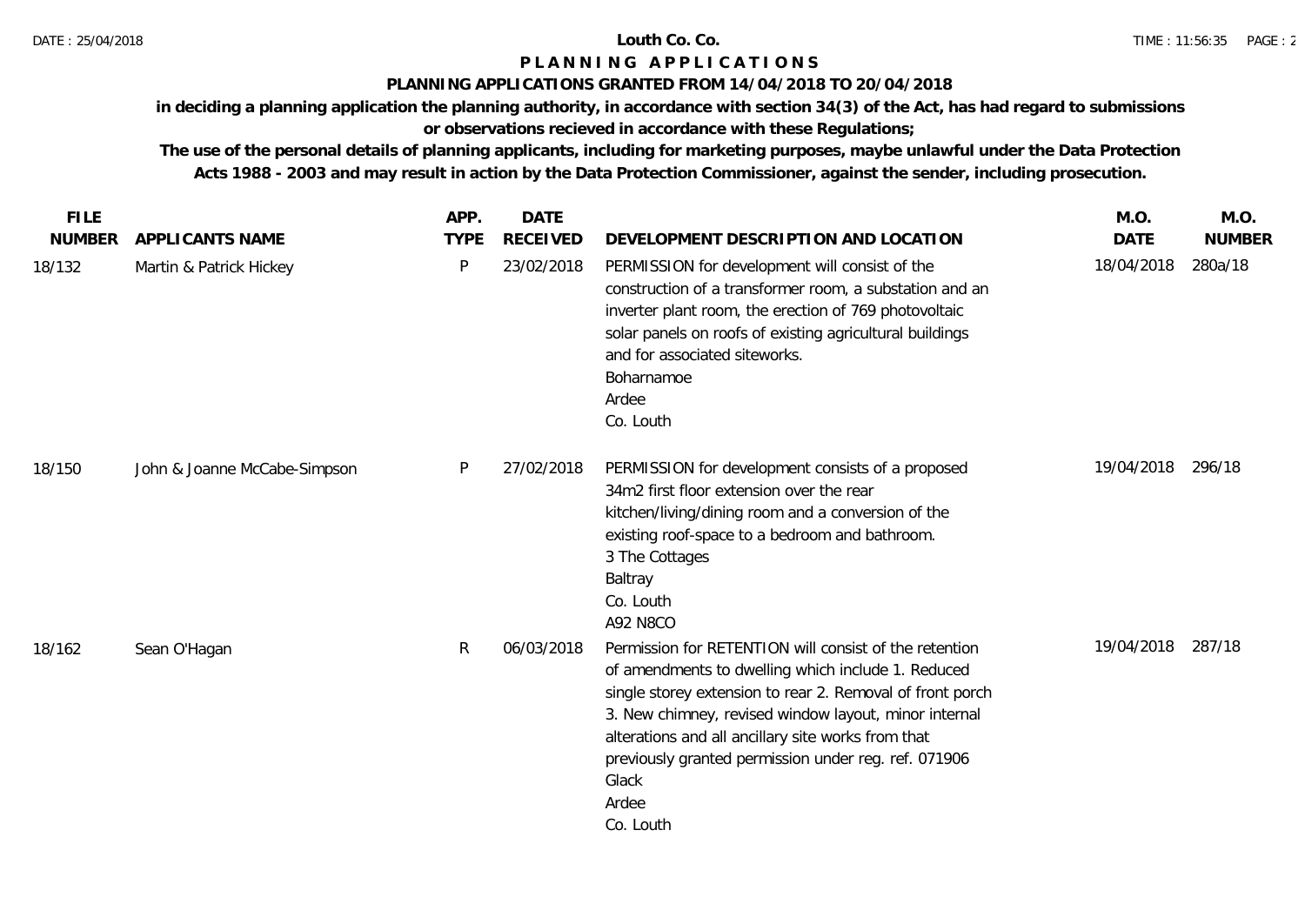### **PLANNING APPLICATIONS GRANTED FROM 14/04/2018 TO 20/04/2018**

**in deciding a planning application the planning authority, in accordance with section 34(3) of the Act, has had regard to submissions** 

# **or observations recieved in accordance with these Regulations;**

**The use of the personal details of planning applicants, including for marketing purposes, maybe unlawful under the Data Protection Acts 1988 - 2003 and may result in action by the Data Protection Commissioner, against the sender, including prosecution.**

| <b>FILE</b>   |                        | APP.        | <b>DATE</b>     |                                                                                                                                                                                                                                                                    | M.O.        | M.O.          |
|---------------|------------------------|-------------|-----------------|--------------------------------------------------------------------------------------------------------------------------------------------------------------------------------------------------------------------------------------------------------------------|-------------|---------------|
| <b>NUMBER</b> | <b>APPLICANTS NAME</b> | <b>TYPE</b> | <b>RECEIVED</b> | DEVELOPMENT DESCRIPTION AND LOCATION                                                                                                                                                                                                                               | <b>DATE</b> | <b>NUMBER</b> |
| 18/164        | Liam & Mary Fleming    | P           | 28/02/2018      | PERMISSION for a single storey extension to the side of<br>dwelling. The development will include minor alterations<br>to the existing house along with the ancillary site<br>development works.<br>19 Beaulieu View<br>Termonfechin Road<br>Drogheda<br>Co. Louth | 19/04/2018  | 293/18        |
| 18/167        | Paula Dowd             | P           | 06/03/2018      | PERMISSION sought for rear and side extension to<br>existing dwelling and all associated site works.<br>16 Lavin Park<br>Tullyallen<br>Co. Louth                                                                                                                   | 19/04/2018  | 286/18        |
| 18/168        | Gary Drumgoole         | P           | 06/03/2018      | PERMISSION for front, side, rear extension, raising roof<br>for first floor accommodation to existing dwelling,<br>detached domestic garage.<br>Knockdinnan<br>Dromin<br>Co. Louth                                                                                 | 19/04/2018  | 290/18        |
| 18/173        | Paul & Pamela Curtis   | P           | 07/03/2018      | PERMISSION to construct a two storey extension to the<br>side of dwelling.<br>Pepperstown<br>Ardee<br>Co. Louth                                                                                                                                                    | 19/04/2018  | 285/18        |